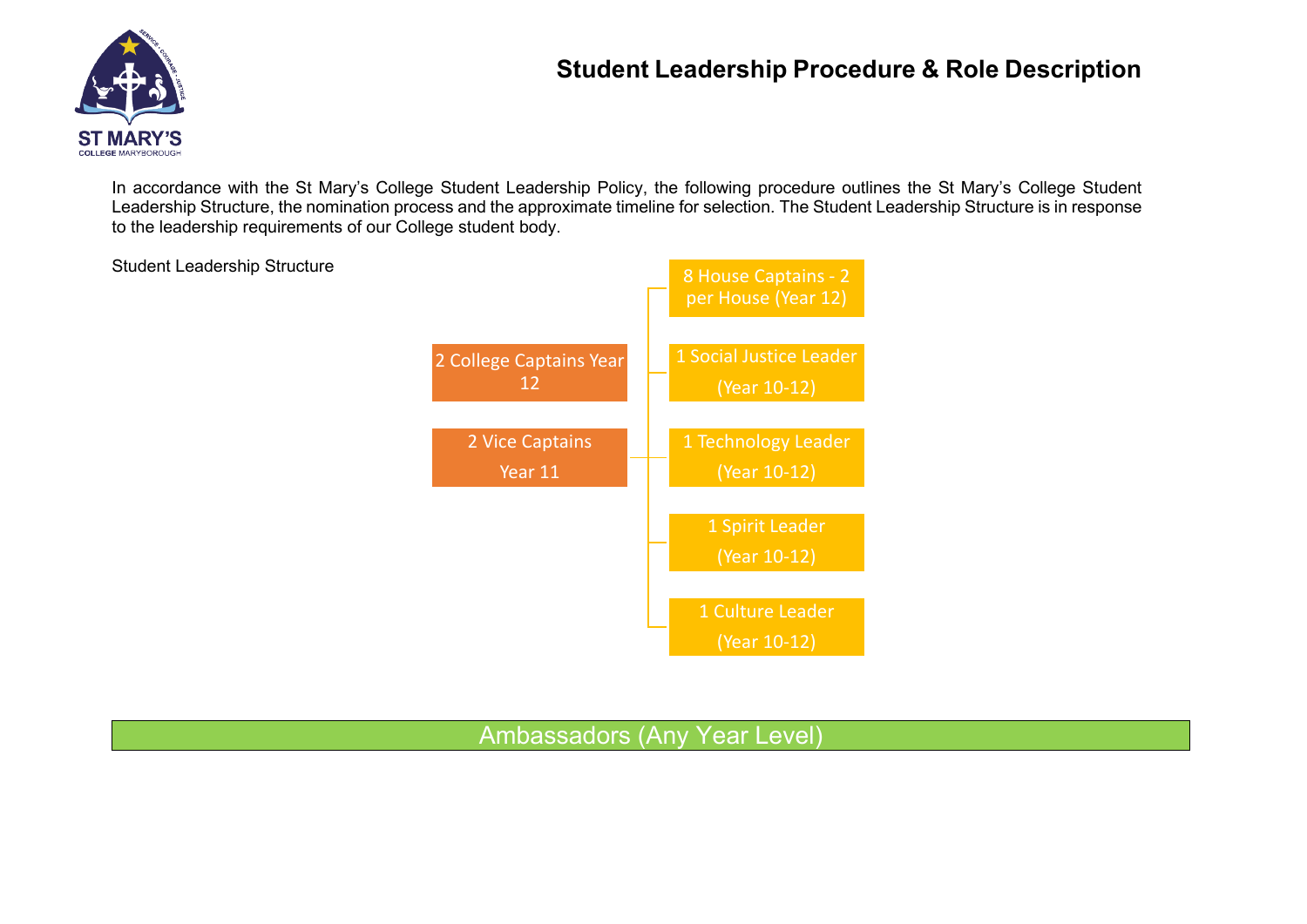## **Student Leadership Role Description**

The Student Leader is required to adhere to the role description, as outlined in St Mary's College Student Leadership Role Description. Student Leaders will also be required to meet and complete specific tasks in relation to events, deadlines, new initiatives and committee agendas as they arise.

There is no gender-specific roles in the St Mary's College Student Leadership. All roles are open to being awarded to the most appropriate applicants in the year levels specified. Where year levels are not specified, these roles are open to all students to apply. All applications are electronic through Office Forms which requires the student's school email and password to access. Applications must be from the student.

Student Leaders are required to meet the expectations of our Values and Behaviour Matrix. Student Leaders are required to sign the Student Leader Agreement Contract.

#### **Application Process**

College Captains

- Application
- Interview \*
- **Speech**
- Voting ( Year 10 students, Year 11 students and Staff )

#### Vice Captains

- Application
- Interview \*
- Speech
- Voting ( Year 10 students, Year 11 students and Staff )

House Captains

- **Application**
- Interview \*
- Speech
- Voting

Committee Leaders

- Application (role specific)
- Interview \*
- Selection Committee

\* If/ as needed or determined by the Principal/Deputy Principal

#### Ambassadors

- **Application**
- **Selection Criteria**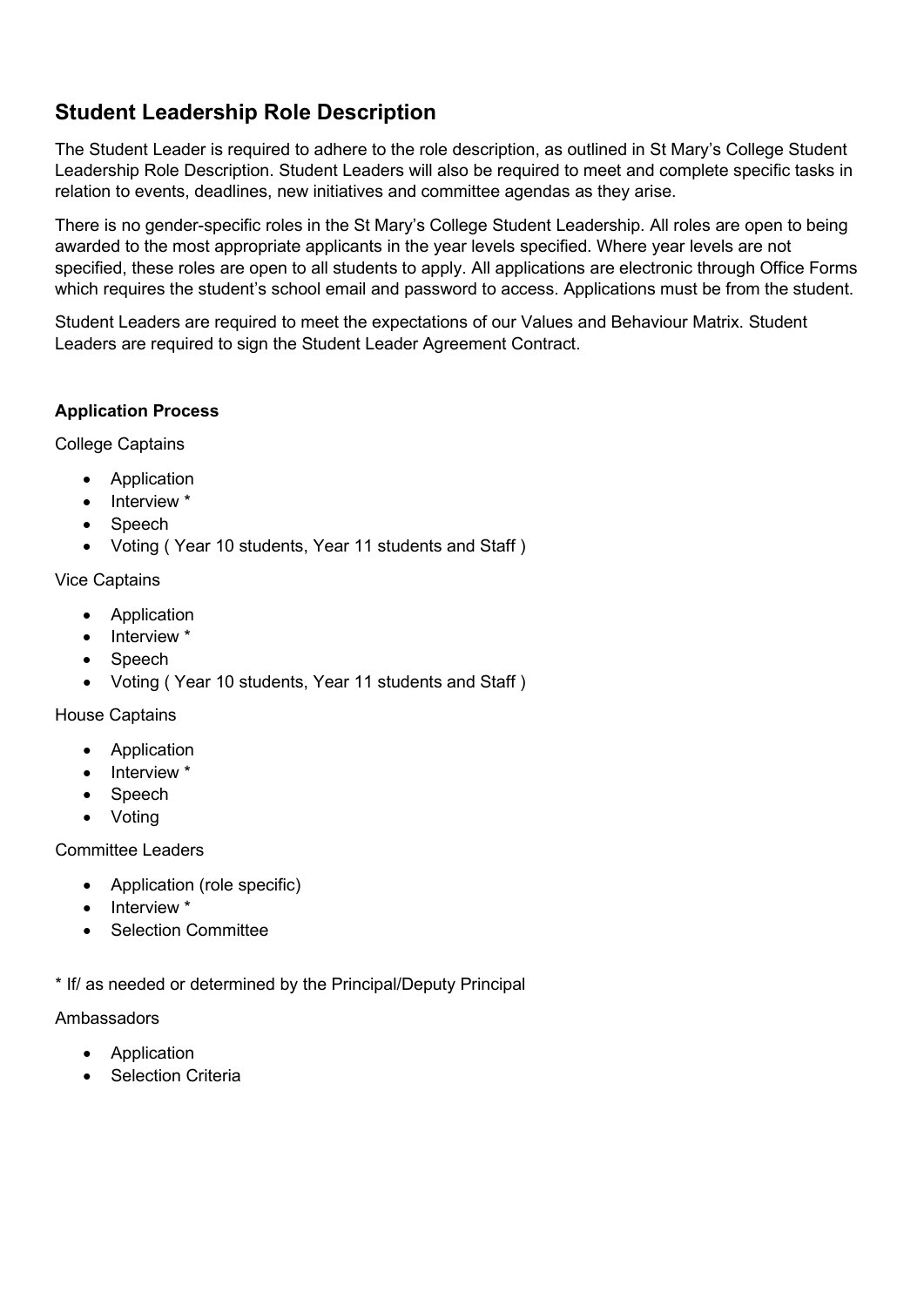#### **APPROXIMATE SCHEDULE**

#### **SCHEDULE OF PROCESS:**

#### **Term 3**

Week 4 – Student Leadership Policy, Procedure and Role Descriptions are released. The application process released. Publish in newsletter; on website; email to all parents and students. Applications open.

Week 7 – Applications close. (College Captains; vice; house) and committee leaders.

Week 8 - 10 – Speeches, data collection.

#### **Term 4**

Week 1 – Short listing, final selections; Interviews where necessary, offer positions

Week 2 – Announcement of 2022 Leaders

Week 3 Onwards – Transitions to new Leaders taking on formal roles/ handover from 2021 Team –

## **Student Leadership Role Descriptions**

#### **College Captains (Year 12)**

- To promote the spiritual, cultural, academic and social side of College life
- To act as the link between the student body and the Principal
- To set the standard in terms of presentation, language and behaviour
- To be a good leader who shows initiative
- To be an effective public relations ambassador for our school
- To attend meetings with school administration when required
- To participate in formal school ceremonies (e.g. Anzac Day, Awards Night)
- To be approachable with other students
- To be involved in a range of school activities
- To be able to relate to all members of our school community (e.g. teachers, support staff, parents, visitors, other students)
- To contribute to the College Newsletter
- To actively intervene, where appropriate, in matters that relate to student behaviour, safety and issues with respect to the reputation of our school and its members

#### **College Vice Captains (Year 11)**

- To promote the spiritual, cultural, academic and social side of College life
- To act as the link between the student body, College Captains and the Principal
- To set the standard in terms of presentation, language and behaviour
- To be a good leader who shows initiative
- To be an effective public relations ambassador for our school
- To attend meetings with school administration when required
- To participate in formal school ceremonies (e.g. Anzac Day, Awards Night)
- To be approachable with other students
- To be involved in a range of school activities
- To be able to relate to all members of our school community (e.g. teachers, support staff, parents, visitors, other students)
- To contribute to the College Newsletter
- To actively intervene, where appropriate, in matters that relate to student behaviour, safety and issues with respect to the reputation of our school and its members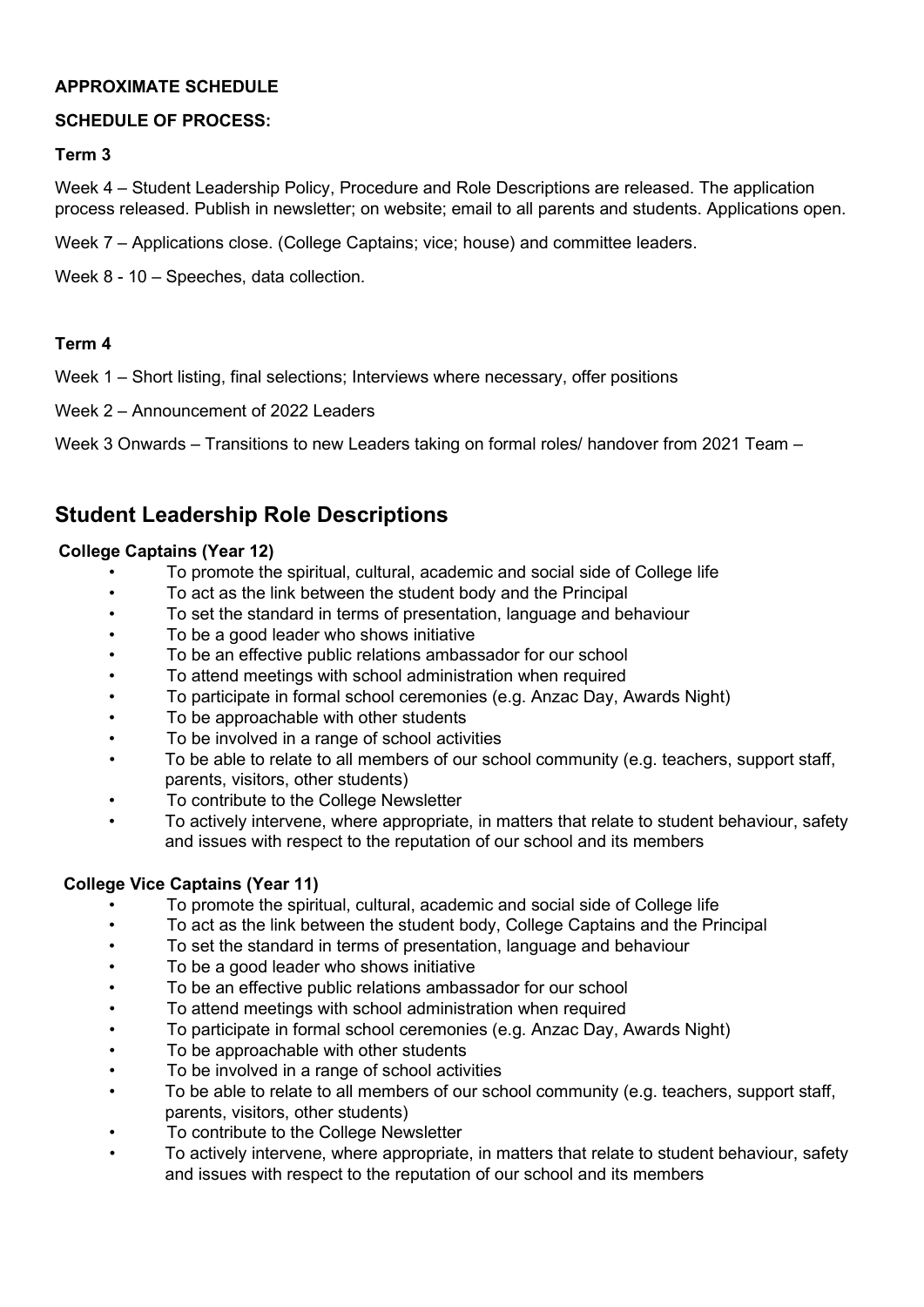• To stand in, when needed, to act for the College Captains

## **House Captains (Year 12)**

- To promote the spiritual, cultural, academic and social side of College life
- To set the standard in terms of presentation, language and behaviour
- To work with your Pastoral Leader to promote team, house and school spirit
- To be a good leader who shows initiative
- To be an effective public relations ambassador for our school
- To be approachable with other students
- To be involved in a range of school activities
- Encourage all house members to participate enthusiastically in the College activities program
- Speak at school assemblies when required

### **Spirit Leader (Years 10-12)**

- To promote the spiritual, cultural, academic and social side of College life
- To set the standard in terms of presentation, language and behaviour
- To work with the College Chaplain in the organisation of all College liturgies and celebrations
- To encourage active participation in liturgies
- To show commitment to, and knowledge of the Catholic tradition
- To attend Pastoral Council Meetings when required
- To be approachable with other students

### **Social Justice Leader (Years 10-12)**

- To promote the spiritual, cultural, academic and social side of College life
- To set the standard in terms of presentation, language and behaviour
- To work with the College Chaplain in the organisation of all College social justice activities
- To encourage active participation in social justice activities
- To show commitment to, and knowledge of justice issues
- To attend Pastoral Council Meetings when required
- To be approachable with other students

## **Technology Leader (Years 10-12)**

- To promote the spiritual, cultural, academic and social side of College life
- To set the standard in terms of presentation, language and behaviour
- To model good online behaviours
- To work with the Deputy Principal in the organisation of all College technology events

#### **Culture Leader (Years 10-12)**

- To promote the spiritual, cultural, academic and social side of College life
- To set the standard in terms of presentation, language and behaviour
- To work with the College Cultural staff in the organisation of all College cultural activities
- To encourage active participation in cultural activities,
- Creative development of ideas
- Promotion of events and cultural opportunities
- To show commitment to, and knowledge of cultural issues
- To attend Pastoral Council Meetings and community meetings and events when required
- To be approachable with other students

#### **College Ambassadors (Years 7-12)**

• To promote the spiritual, cultural, academic and social side of College life